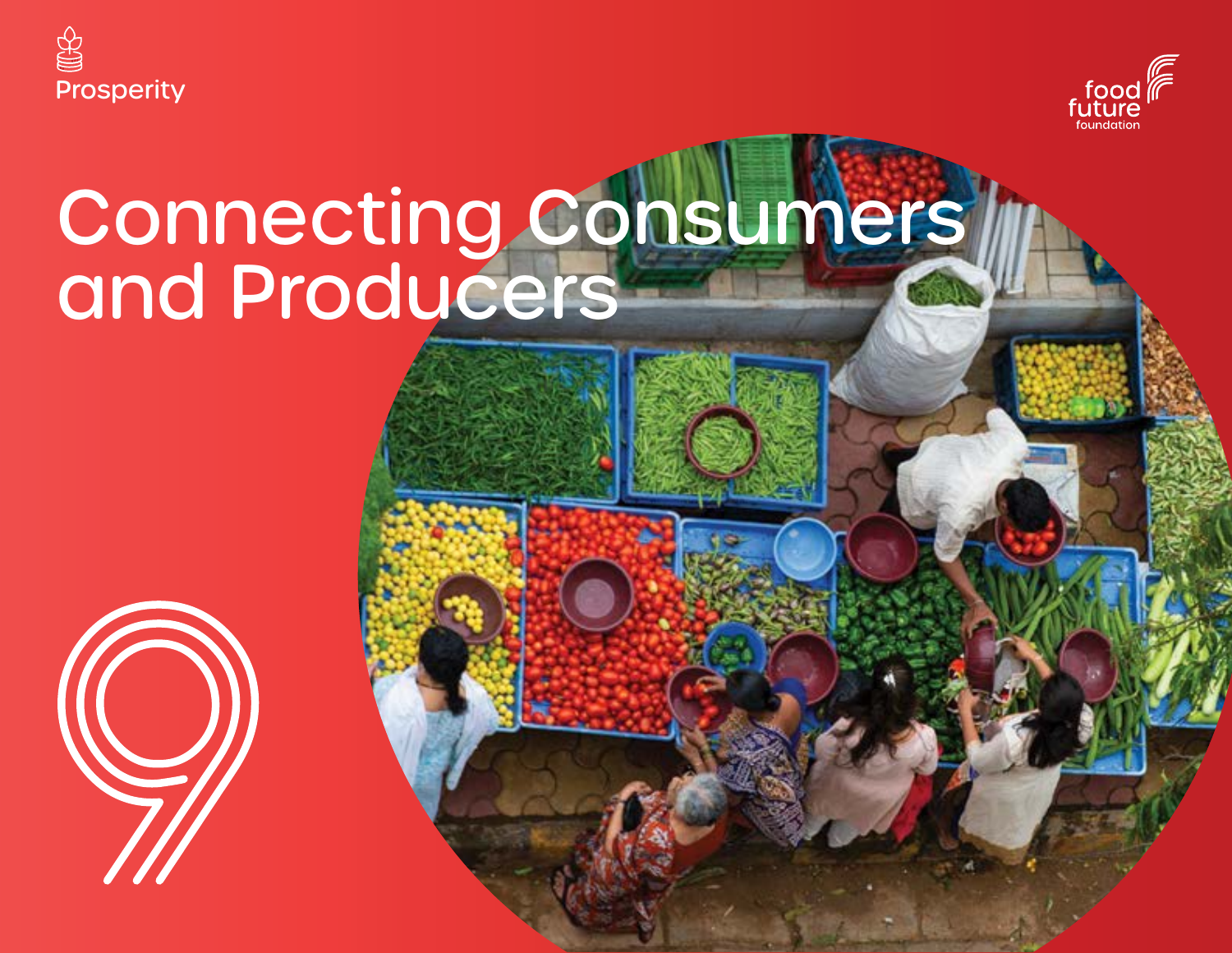





consumer integration with technology and digital  $\mathbf \cdot$  in the value chain and effectively use social e food system.

 $17.7\%$  of the 2030. This means

al land, farmers in iss than 1 ha), and ings of 1-2 ha). h the country is still activities, which of the country's 19-20, the share of bercent of the

 $R$ ) in the last 30 bducers and ding input supply, age support, ket connection. India was negative  $en$  2000-01 and ate (CSE) was one

#### Growing Strong

Gross value added for agriculture & allied activities at constant prices (FY12) (%)



Difference between current and constant prices for GVA in agri & allied activities (%)



Source: MoSPI, Government of India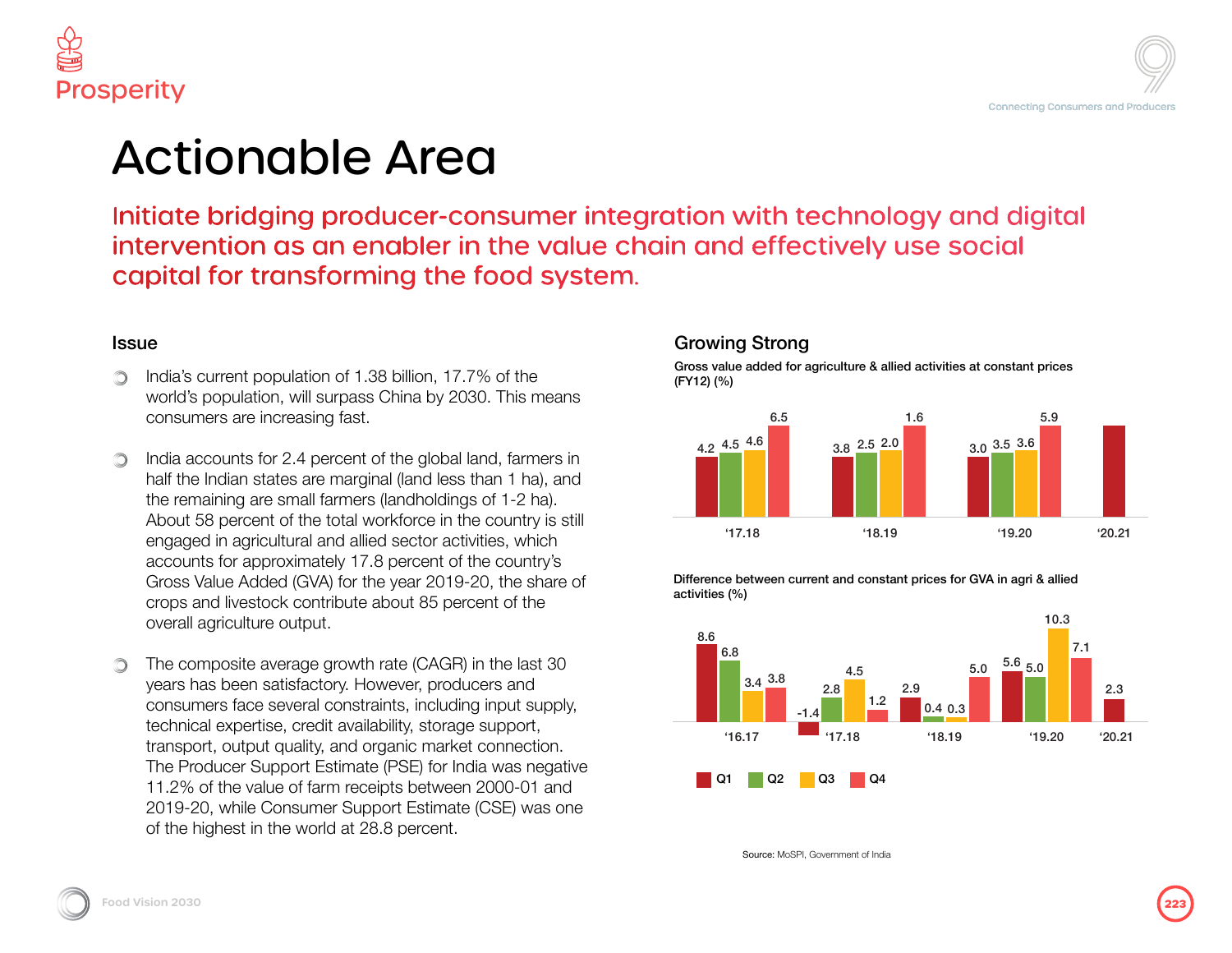



- In the overall food system, the non-technical subsystems such as governance, institutions, policy and regulations, and social norms are influential institutions. The base characteristic of this ecosystem is usually historically rooted, socially dynamic, cross-regional and works at cross-scale interactions among many processes and actors, and is culturally sensitive in multi-cultural settings. Thus it is systemic in an emergent rather than a planned sense. Social capital becomes an important carrier of the whole ecosystem.
- At a macro level, the unpredictability of agricultural production and the demand, risk in supply chain and value chain, absence of the organised social networks of producers, and volatility in the aggregation of platforms are critical challenges in a sustainable food system.
- ∩ India loses around USD 12.5 billion in terms of rejection at farm gate and loss during distribution. There is about 5-18% waste in the fruits and vegetable sector, 4-6% waste in farm produce and poultry and fish food loss is between 6% and 12%. The reasons for Post-harvest losses (PHL) are inadequate storage infrastructure, lack of knowledge on storing practices, inadequate timely market access, and small farm holdings to scale up, which account for 80% of the farm holdings.
- The traditional agricultural Value chain has been long with many intermediaries, which has created low returns for producers and a high price for consumers. A lively relationship between producers and consumers were never established given the volatile behaviour of the market intermediaries.

The quality of the produce, adulteration at source and in  $\circledcirc$ transit, information asymmetry about the product and supply chain, and lack of transparency are concerns in the producer-consumer connection ecosystem. They affect customer order-to-fulfilment lead-time (CLT), supplier order-to-fulfilment lead-time (SLT), the complete cycle time (CT), and the delivery-to-customer lead-time (DTC).

### **Status**

- Towards making the systems robust and more efficient, O market integration activities are getting designed for better outcomes. Developing a unified market for agricultural commodities, India launched the Electronic National Agriculture Market (eNAM) in 2016 by networking existing Agriculture Produce Marketing Committees (APMCs), primarily to increase the choice of the farmers' produce for sale in 'Mandi'. The immediate future looks at 22,000 'Mandis' and about 7,500 APMCs connected with eNMA, which expands the ecosystem of the producer network. This has brought in the unorganised produce community on a platform offering efficiency and scale.
- In policy environment, introduction of Farmers' Produce ∩ Trade and Commerce (Promotion and Facilitation) Act, 2020 and Farmers (Empowerment and Protection) Agreement of Price Assurance and Farm Services Act, 2020, The Essential Commodities (Amendment) Bill, 2020 and Farmer Service Bill 2020 argue to favour farmers directly for their products and reduce the value chain benefits transferring partial advantages to consumers.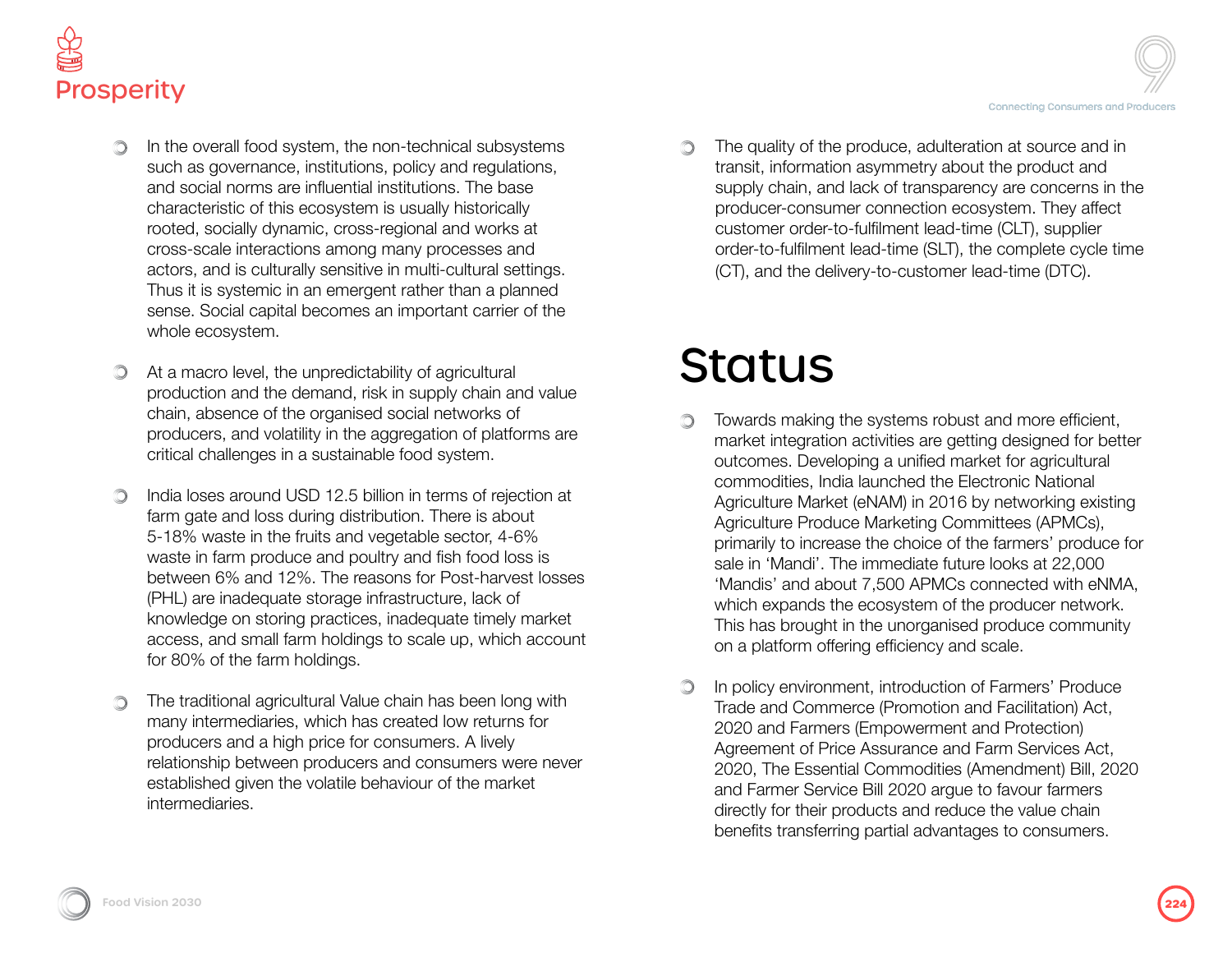

 $\circ$  Market actors and stakeholders such as input suppliers,<br>
farmers, and other producers like FPOs and cooperatives,<br>
intermediaries, food processors, traders, consumers, and Market actors and stakeholders such as input suppliers, farmers, and other producers like FPOs and cooperatives, intermediaries, food processors, traders, consumers, and others in forwarding and backward integration are experimenting with new business models. The collaborative models of cooperatives/ FPOs with corporate chains, small farmers clustering to 'Haats', technology-led facilitation, and end-to-end solution to producers by companies are success cases, but the scale is big to manage in India.

Creating self-sufficient, inclusive, integrated, fair, sustainable, and technology-led global value chain ecosystem delivering food & health assurance by the producer-consumer partnership. The producer structure, expertise, network, partnerships, and alliances optimising the management cost, screening cost, and transfer cost would make the efficient producer-consumer relationship commercially beneficial.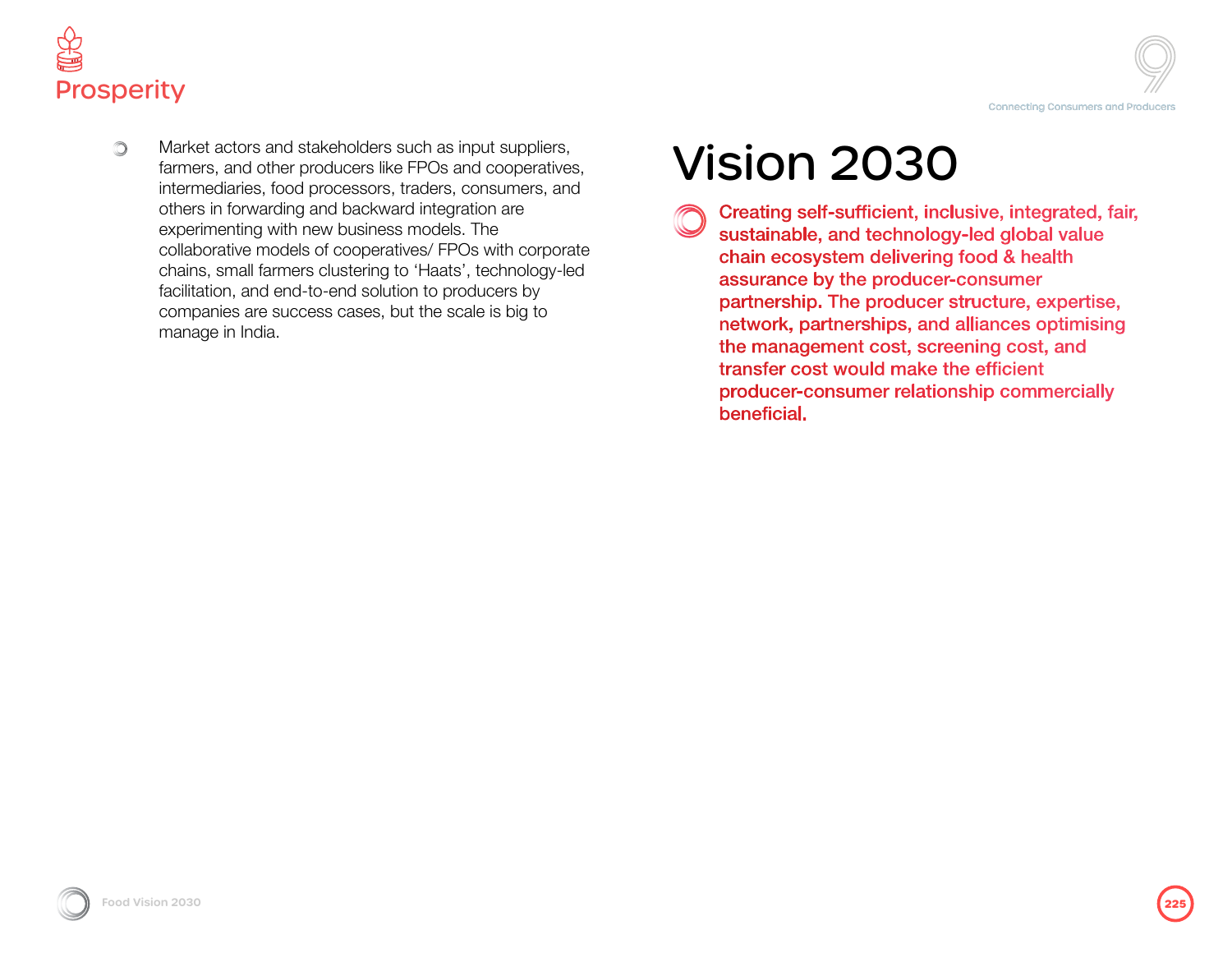

# Pathways



Create a food system execution council (FSEC) to plan, execute and monitor the sector requirement. This can be attempted with the help of technology to avoid delivery asymmetry. Developing the tracing of the produce model, the value distribution in the value chain, partnership value acquisition, and automation of data collection and analytics for policy.

Develop quality standards and marks for safe and traceable farms and food.

Launch programs and schemes of incentivisation to produce safe, natural, organic foods.

Rationalise the logistics cost of farmers to leverage the digital marketplace.

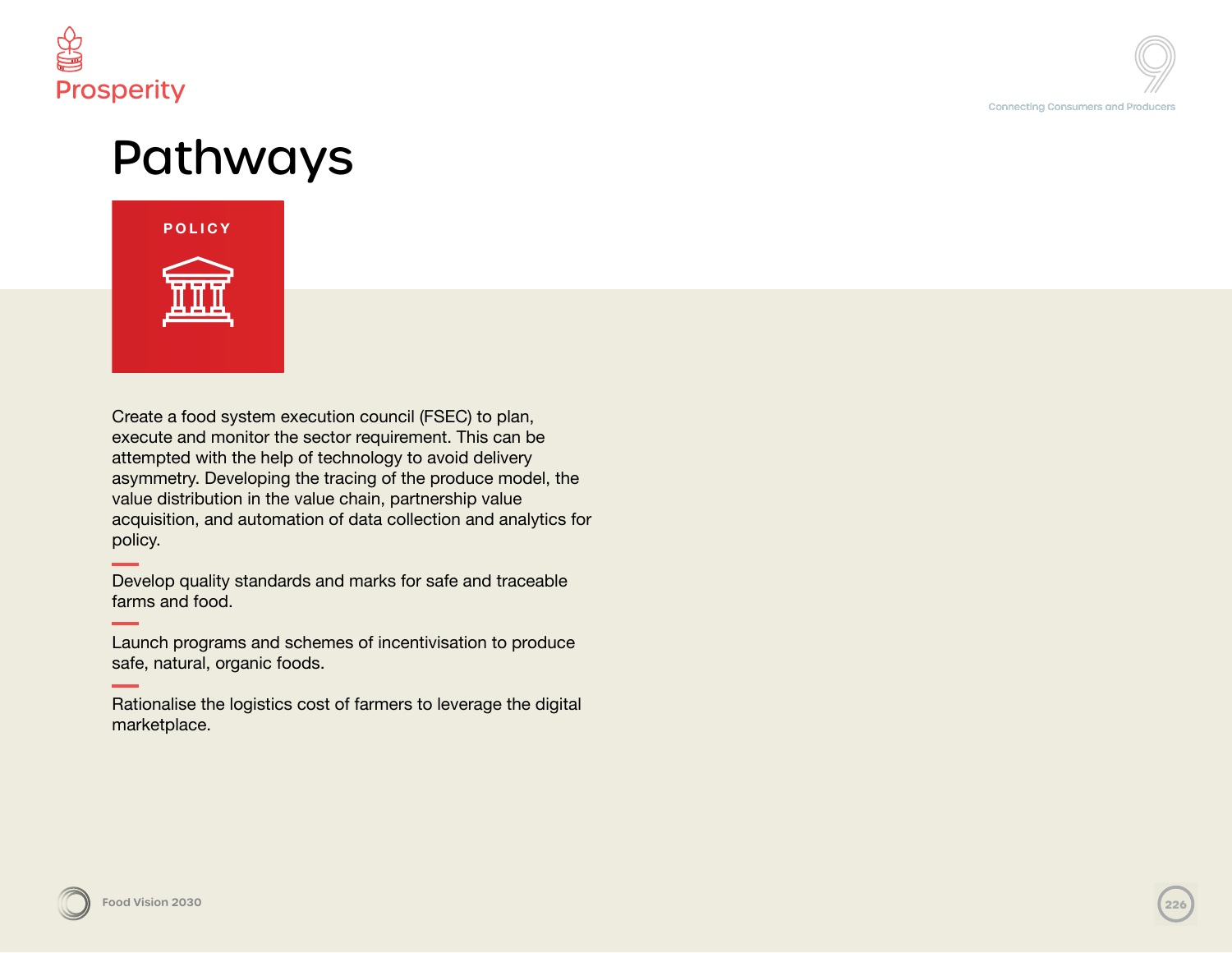

### Pathways

#### **IMPLEMENTATION**



Promote consumption-linked production, i.e., understanding food consumption patterns of both domestic and exports markets and taking those to the producers.

Mapping the consumer behavior for taste, preferences in the food sector and accordingly developing the market systems.

Dialogues and discussions at the farmers' end and orienting them around the market systems assured market for farmers and risks associated.

Promoting federation of FPOs, cooperatives, and SHGs as the new set of institutions to address the market and marketing-related challenges.

Netting the demand side by active engagement with consumers' associations, hotel associations, industry bodies like CII, FICCI, PHD chamber of commerce.

Creating capacity-building programs to achieve the goals and actions in Traceability Agenda, i.e., reduced cost of cultivation, improved productivity and product quality, and food safety and certification norms.

Develop a contract farming financing model by the buyer to the farmer.

Developing products of crop assured insurance, weather insurance, market risk insurance with smart claims management system.

Develop micro-farm market with smartphone technology connect and offer packaging, branding, logistics support to produce the high end.

Develop dual transaction systems, i.e. farmers as consumers for commodities, input supplies, and services like finance, insurance, logistics.